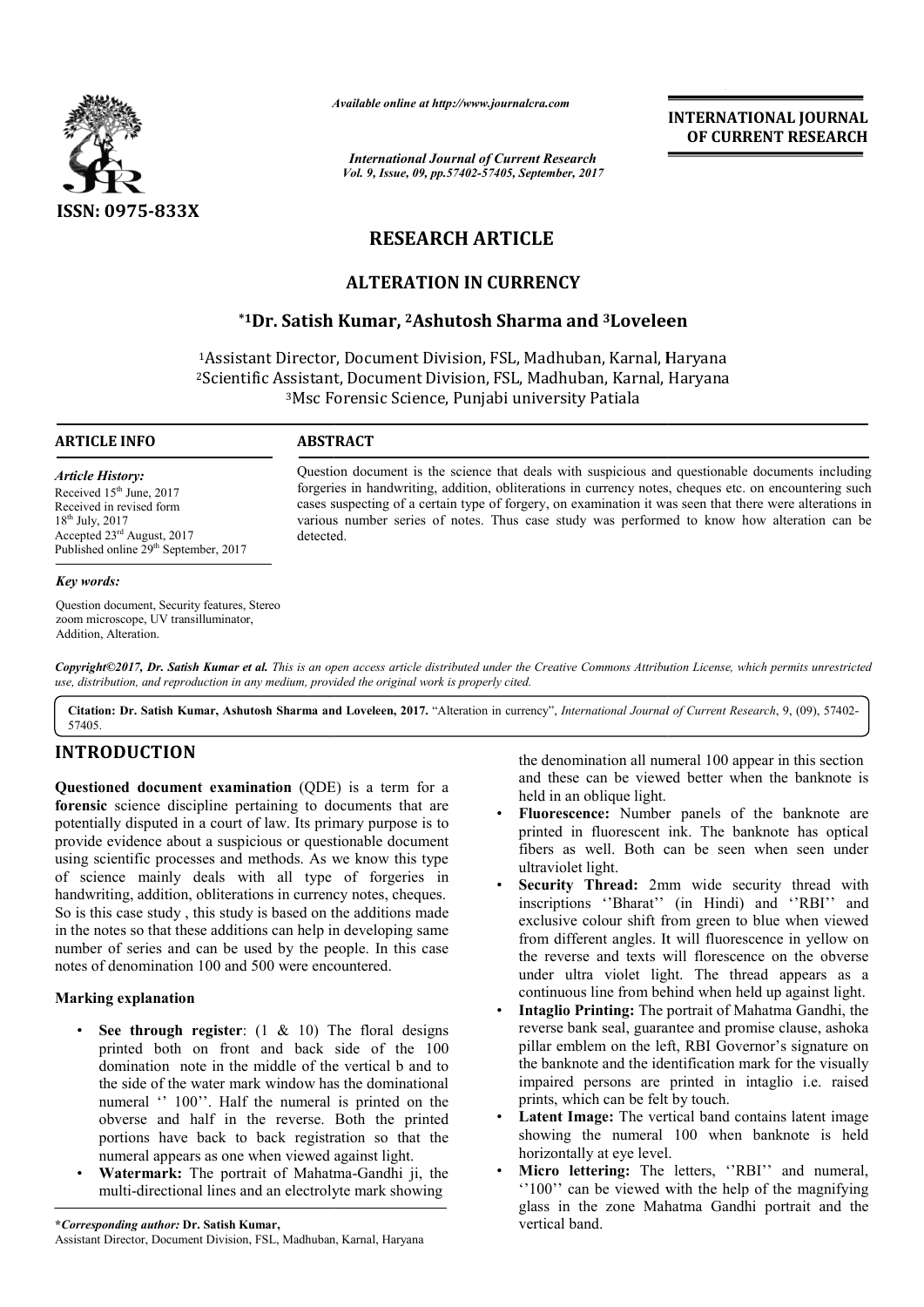- **Identification mark:** A triangle with improved intaglio print that helps the visually impaired to identify the denomination.
- **Year of printing: (9 & 11)** year of printing appears on the banknote.
- **Point 12:** It has various languages written on it.

#### **Security features of 100 rupee note**



**Fig.1. Front side of 100 rupee note**



**Fig.2. Back side of 100 rupee note**

**Security features of 500 rupee Note** 



#### **Fig 3. Front side of 500 rupee note**

- See through Register: The small floral design printed on both front and back of the note has an accurate back to back registration. The design will appear as on floral design when seen against the light.
- Identification Mark : A feature in intaglio has been introduced on the left of the watermark on all notes except Rs 10 note. There are different shapes for different denominations (500-circle). It helps the visually impaired.
- Fluorescence: Number panels of the banknote are printed in fluorescent ink. The banknote has optical fibers as well. Both can be seen when seen under ultraviolet light.
- Watermark: The bank note contains the mahatma Gandhi watermark with a light and shade effect and multi-directional lines in water mark window.
- Optically variable ink: in this security feature the 500 rupee note is printed in optically variable ink. The colour of the numeral appears green when the note is held flat but will change to blue when it is held at an angle.
- Intaglio printing: The portrait of mahatma Gandhi, Reserve bank seal, guarantee and promise clause, Ashok pillar emblem and RBI Governor's signature are printed in intaglio.
- Security Thread: rupee 500 contains a readable security thread alternatively visible on the obverse with inscriptions 'Bharat' and 'RBI'. When held against light, the thread can be seen as a continuous line.
- Microlettering: The feature appears between the vertical band and Mahatma Gandhi portrait. In this the dominational value is in Microlettering.
- Latent Image: on the obverse side there is a vertical band on the right hand side of mahatma Gandhi's portrait contains a latent image showing the respective denominational value in numeral.

### **Instrumentation**

### **Stereo Zoom Microscope**

The stereo or stereoscopic or dissecting microscope is an optical microscope variant designed for low magnification observation of a sample, typically using light reflected from the surface of an object rather than transmitted through it. The instrument uses two separate optical paths with two objectives and eyepieces to provide slightly different viewing angles to the left and right eyes. This arrangement produces a threedimensional visualization of the sample being examined. Stereomicroscopy overlaps macro photography for recording and examining solid samples with complex surface topography, where a three-dimensional view is needed for analyzing the detail. The stereo microscope is often used to study the surfaces of solid specimens or to carry out close work such as dissection, microsurgery, watch-making, circuit board manufacture or inspection, currency reading and fracture surfaces as in fractography and forensic engineering. Advantages: It provides zoom that will allow you focus in the object that you want to study by as much as you want, the illuminator (available as single or double) allows you to study it, under light.

In addition, a stereo microscope may come with one or more of the following features:

- 1. Digital camera
- 2. LED
- 3. Display
- 4. Supplemental lens
- 5. Wide surface
- 6. Stereo boom

# **Uv transilluminator**

Ultraviolet-visible spectroscopy or ultraviolet-visible spectrophotometry (UV-Vis or UV/Vis) refers to absorption spectroscopy or reflectance spectroscopy in the ultravioletvisible spectral region. Absorption spectroscopy refers to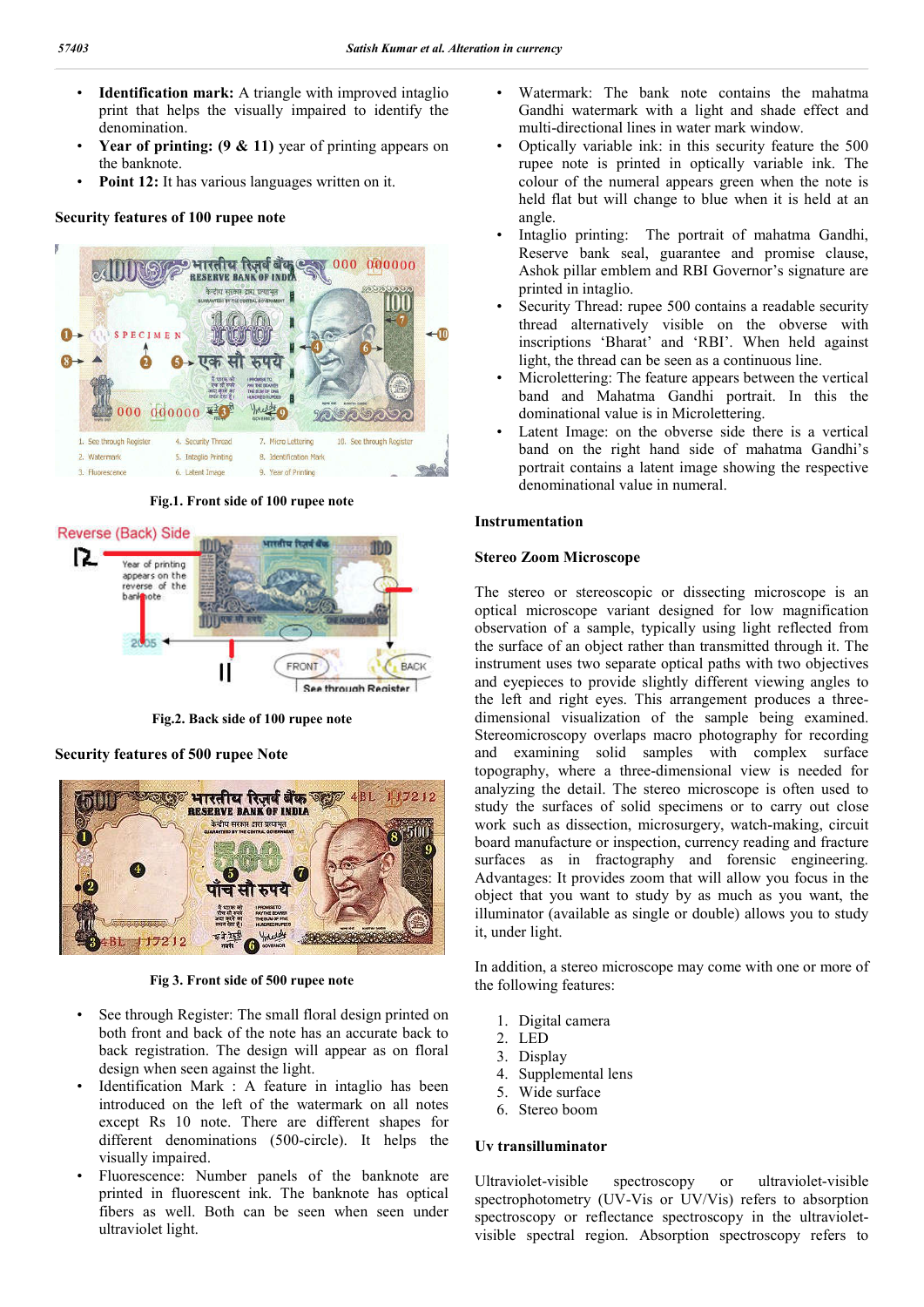spectroscopic techniques that measure the absorption of radiation. Ultraviolet (UV) light is electromagnetic radiation with a wavelength shorter than that of visible light, but longer than X-rays, in the range 10 nm to 400 nm. The visible spectrum is the portion of the electromagnetic spectrum that is visible to (and can be detected by) the human eye, in the range of 390 to 750 nm. This means that UV spectrophotometry uses light in the visible and nearby (near-UV and near-infrared (NIR)) ranges.



**Fig.4. Stereo Zoom Microscope**



## **The study**

During the case study, the notes of denomination Rs.100/- and Rs.500/- (Mahatma Gandhi series) were encountered. The analysis was performed with stereo zoom microscope, uv microscope and hand lens at various angles. During the analysis at various light angles.







**Fig.7. Fig.8.**

**Fig7 & 8. Document analyser used in analysis of notes**

As shown in the figures

Figure 8. Showing addition in the serial numbers of 100 rs notes under stereo zoom microscope, marked as I1 TO I17.



**Fig. 5. Working of Stereo zoom microscope**

**Figure 8. Addition in the serial numbers of 100 Rs notes under stereo zoom microscope, marked as I1 TO I24**